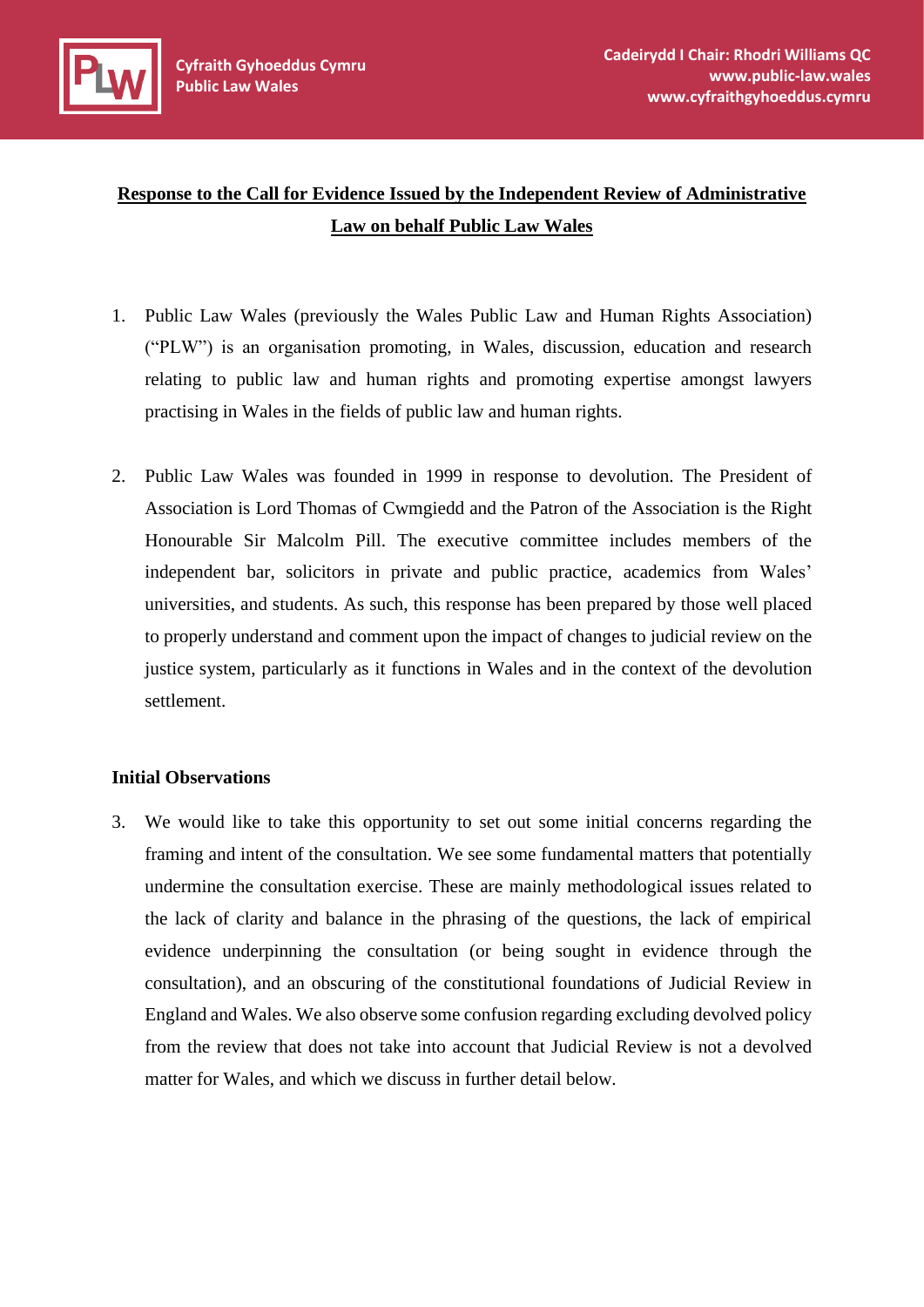#### *Methodological Design*

- 4. We note that at the core of the review is in an investigation of central government and the boundary between law and politics. The Terms of Reference define this as confined to central executive decision-making, however, the detail of the consultations seem to have a much broader approach in also referring to local government, with particular reference to *Wandsworth LBC v Winder* [1985] AC 61.
- 5. We are concerned that the phrasing of the questions, particularly in Section 1, are not designed in a suitable methodological manner. Many questions seem designed as closedended questions that may only elicit closed answers. We are concerned that the phrasing of the questions does not encourage neutral responses, as would be required by good methodological practice.<sup>1</sup> Furthermore, the Terms of Reference highlight that the Review should examine trends. However, the temporal range of the questions does not explicitly refer to trends or past data from Departments and is designed to elicit subjective and attitudinal opinions on the impact of Judicial Review and not the objective trends that the review is designed to examine.<sup>2</sup>

# *Empirical Foundations*

- 6. Section 1 of the Call for Evidence does not seek empirical data from Government Departments and there is no indication elsewhere of how the review will gain this data. As far as we are aware, and based on academic research undertaken by members of our executive committee, there is no empirical evidence to suggest a need to 'streamline' the Judicial Review process and any suggestion otherwise is currently anecdotal at best.
- 7. Ministry of Justice Data itself demonstrates a marked decline in civil (non-immigration) judicial review and criminal judicial review, with civil (non-immigration) claims down by one quarter and criminal claims having reduced by more than a half.<sup>3</sup> This reduction in

<sup>1</sup> Lesley Andres, *Designing and Doing Survey Research* (SAGE Publications, 2005) Chapter 5 (Example 5.21).

<sup>&</sup>lt;sup>2</sup> Herbert F Weisberg, *The Total Survey Error Approach. A Guide to the New Science of Survey Research* (The University of Chicago Press, 2005) 82, 87-92.

<sup>&</sup>lt;sup>3</sup> See Ministry of justice Civil Justice Statistics Quarterly, and for analysis Sarah Nason & Public Law Project, 'Judicial Review in Wales: Submission by the Public Law Project and Dr Sarah Nason' (2018) available at [https://gov.wales/sites/default/files/publications/2018-11/submission-to-the-justice-commission-from-public](https://gov.wales/sites/default/files/publications/2018-11/submission-to-the-justice-commission-from-public-law-project-sarah-nason.pdf)[law-project-sarah-nason.pdf](https://gov.wales/sites/default/files/publications/2018-11/submission-to-the-justice-commission-from-public-law-project-sarah-nason.pdf) accessed on 14 October 2020; S. Nason, 'Justice Outside London? An Update on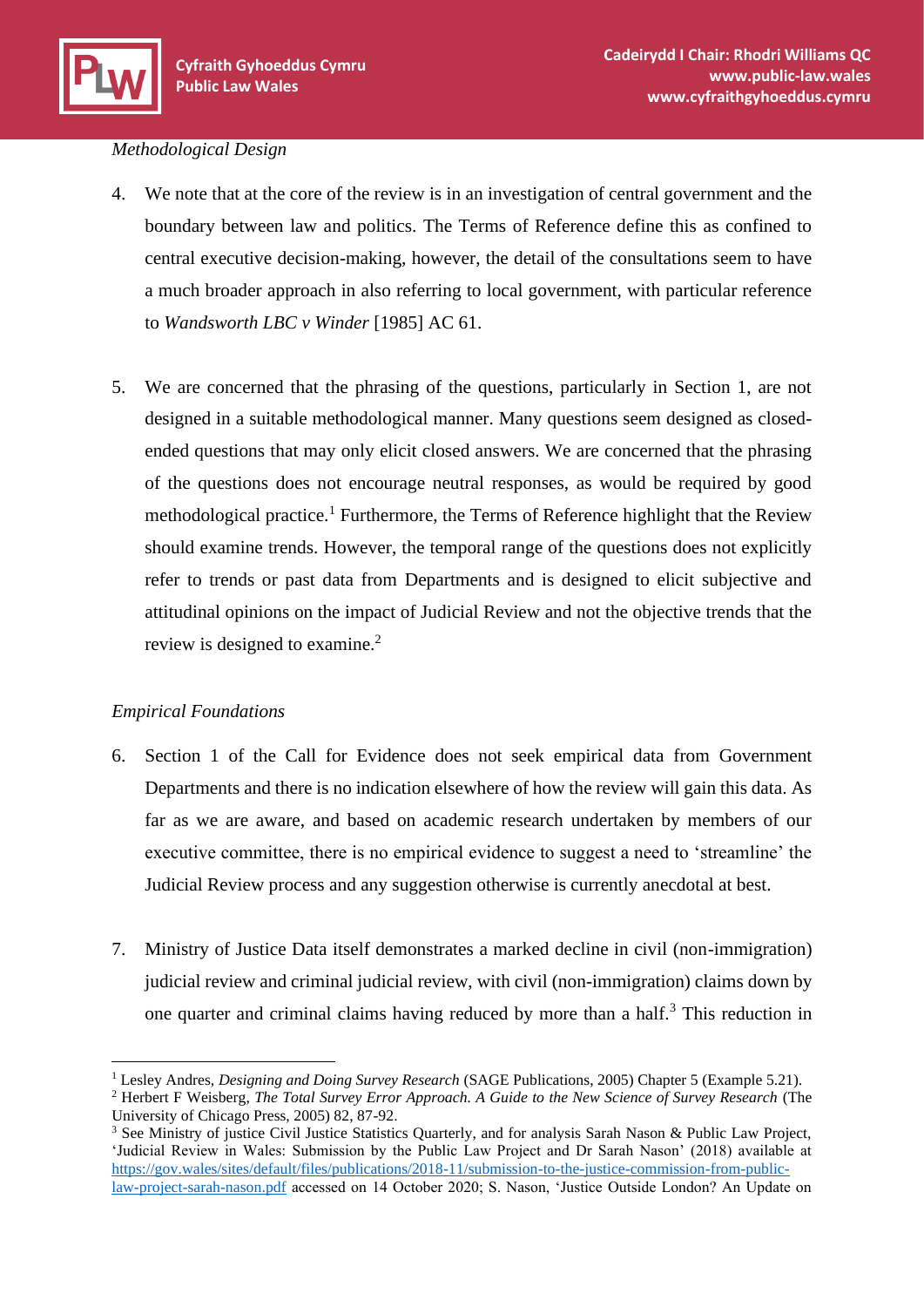caseload corresponds with the introduction of the Legal Aid Sentencing and Punishment of Offenders Act 2012 and previous reforms to procedures and costs related to accessibility of judicial review.<sup>4</sup> Furthermore, we note that there is currently only fairly limited and subject area specific evidence on the impact of judicial review on public body defendants.<sup>5</sup> Research shows that whilst there might have been some increase in more policy-based challenges, the vast majority of claims (outside the immigration context) still involve individual claimant grievances, turning on their own facts, and concerning town and country planning, housing, professional discipline, tax and education (some 50% of claims).<sup>6</sup>

8. In the Administrative Court in Cardiff approximately three quarters of substantive judgments relate to town and country planning or education. Research findings do not indicate the existence of widespread abuse of the system by claimants seeking to use Judicial Review for public interest or political purposes, in a way that seriously impedes administrative efficiency such as would justify a general restriction in access to the Administrative Court. Research in fact finds that there are a wide range of benefits resulting from judicial review, including increased trust and confidence in the legal system, and improved communication between parties, as well as improvements in administrative practice. These tangible and intangible benefits can accrue to both successful and unsuccessful parties in substantive legal action.<sup>7</sup> The statistics also show that public body defendants are successful in the majority of cases, though research also demonstrates that settlements achieved before a final substantive hearing are more likely to be reached in favour of claimants.<sup>8</sup>

<sup>&#</sup>x27;Regional' Judicial Review', U.K. Const. L. Blog (16th Nov 2016) (available at [https://ukconstitutionallaw.org/\)](https://ukconstitutionallaw.org/); S. Nason, 'Plus ça Change: An Empirical Analysis of Judicial Review in Modern Administrative Law' in TT Arvind, R Kirkham, D Mac Síthigh and L Stirton (eds) *Executive Decision-Making and the Courts: Revisiting the Origins of Modern Judicial Review* (forthcoming Hart Publishing 2021). 4 Ibid.

<sup>5</sup> See e.g., M Hertogh and S Halliday, *Judicial Review and Bureaucratic Impact* (Cambridge University Press 2004).

<sup>6</sup> S Nason, *Reconstructing Judicial Review* (Hart publishing 2016).

<sup>7</sup> V Bondy, L Platt and M Sunkin, *The Value and Effects of Judicial Review: The Nature of Claims, their Outcomes and Consequences* (PLP, LSE, University of Essex 2016).

<sup>8</sup> V Bondy and M Sunkin, *The Dynamics of Judicial Review Litigation: The Resolution of Public Law Challenges Before Final Hearing* (Public Law Project 2009).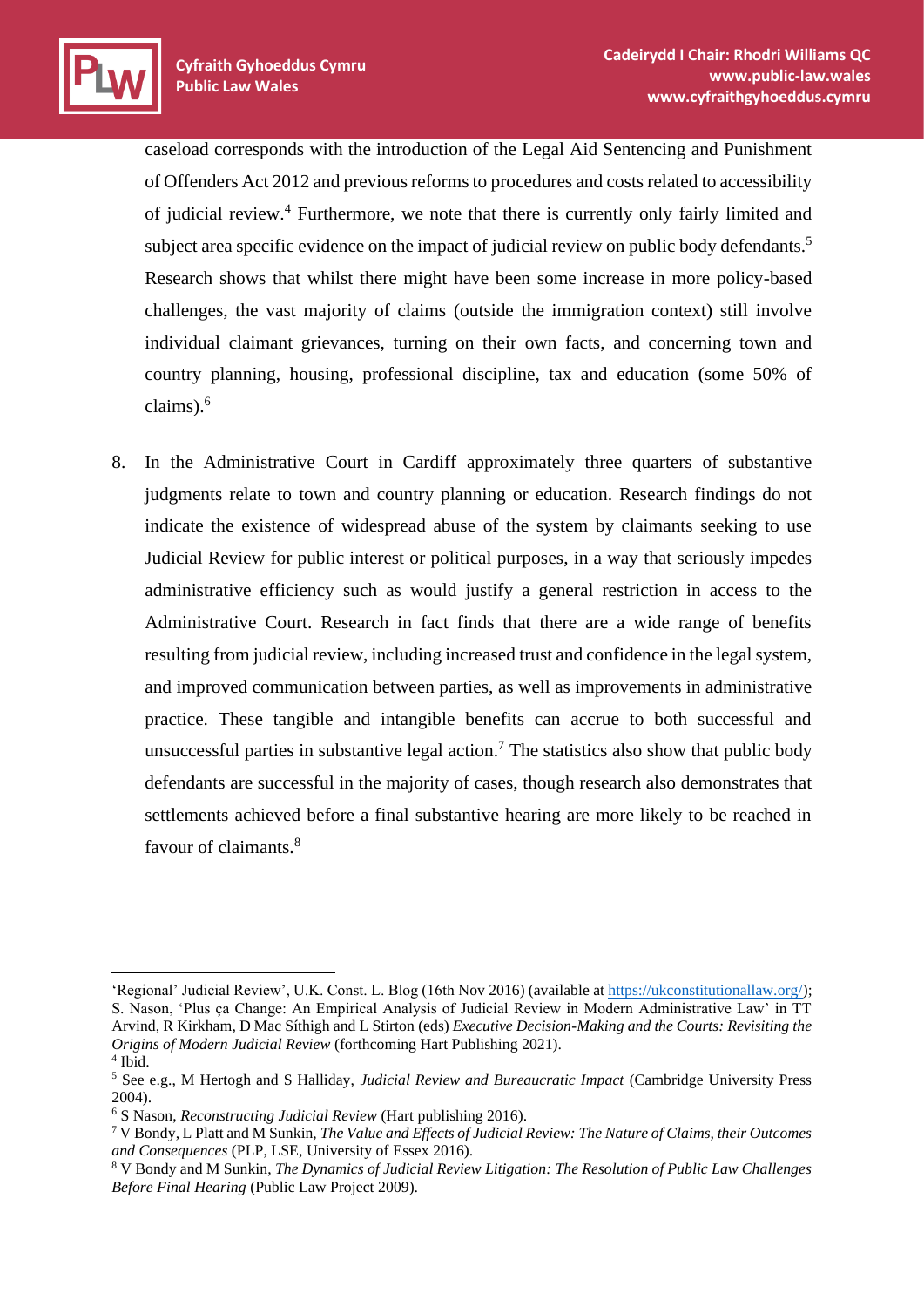- 9. What is particularly concerning about the empirical picture is that back in 2007 it was estimated that just over one-third of judicial review claims originated with claimants outside London and the south east of England. After establishing the out of London Administrative Court Centres, at its highest some 35% of the civil (non-immigration) caseload in judicial review was issued outside London. This has now fallen back to less than 25%. Fewer local firms issue judicial review and more claims involve unrepresented litigants. Reforms to legal aid and to the judicial review procedure have already had the consequence, whether intended or otherwise, of making judicial review disproportionately difficult for those outside London and the south east to access, and disproportionately difficult to obtain for those forced to resort to the procedure to access a benefit or service to which they are legally entitled. As legal aid restrictions have had a disproportionately negative impact on Wales, so too access to Judicial Review has suffered disproportionately in Wales.
- 10. We are therefore concerned that the design of this consultation is not the best way to gain the necessary data regarding the trends in judicial review or the impact on public body defendants. We encourage the secretariat to ask for quantitative empirical data from Government departments as part of its questionnaire in Section 1 of the Call for Evidence to enable better objective evaluation of the impact of judicial review.

# *Constitutional Background*

11. We are concerned that the proper constitutional role of judicial review is not reflected in the terms of reference or call for evidence. Ultra vires, as the orthodox cornerstone of judicial review, is obscured by the portrayal of judicial review as a clash between individual and government. Centuries of constitutional history at the foundation of modern constitutional arrangements show that it is the courts, not the executive itself, that define the limits on executive action (see the *Case of Prohibitions* [1607] EWHC KB J23, (1607)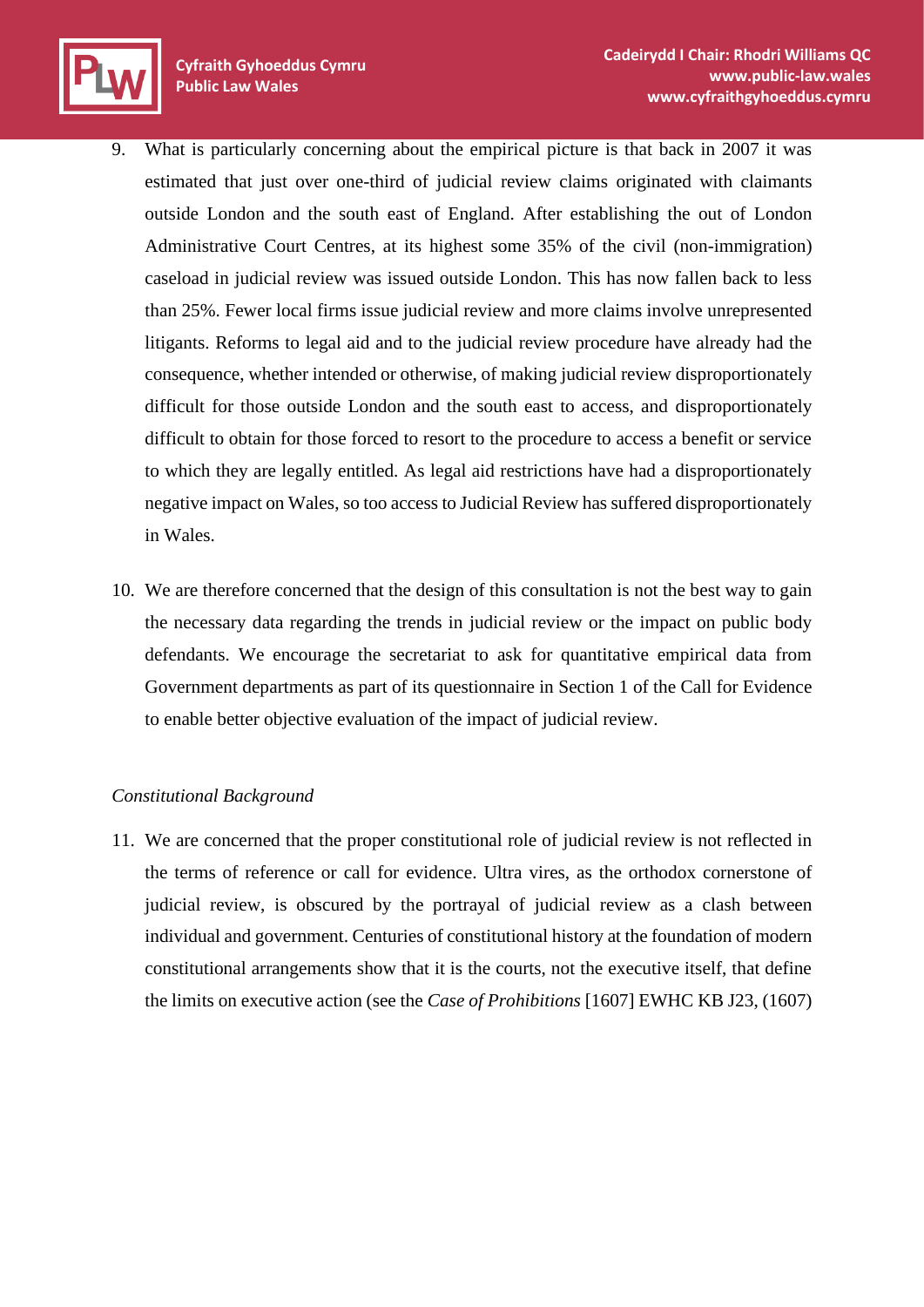

12 Co. Rep. 64 and the *Case of Proclamations* [1610] EWHC KB J22, (1611) 12 Co. Rep 74).<sup>9</sup> This function of the courts can be seen as an essential component of the rule of law.<sup>10</sup>

- 12. We note that there has been a recent trend towards challenging this aspect of the rule; not least in clause 45 (as introduced) of the UK Internal Market Bill. Adherence to the Rule of Law should not be considered as a one-dimensional confrontation between executive and judiciary. In fact, the Rule of Law plays a much broader historical role in the reputation of the common law system and modern role in market confidence and international reputation of the England and Wales legal system.<sup>11</sup>
- 13. Judicial review should be understood as a positive aspect of good governance. As the Government Legal Department note:

'*Administrative law (and its practical procedures) play an important part in securing good administration, by providing a powerful method of ensuring that the improper exercise of power can be checked*.'<sup>12</sup>

However, we are concerned that the constructive role of judicial review in securing good governance has been lost in the consultation document. Guidance such as 'Judge over your Shoulder' are designed to promote good decision-making. We note that there is some reference to this in Q.2 of Section 1 of the Call for Evidence but we encourage the review to give full attention to the good influence which judicial review has had on the large volume of first-time decisions made by Government and public bodies.

# **Implications of the Review for Devolved Government in Wales**

*Context*

<sup>9</sup> See also *M v Home Office* [1992] QB 270; "*The proper constitutional relationship of the executive with the courts is that the courts will respect all acts of the executive within its lawful province, and that the executive will respect all decisions of the courts as to what its lawful province is*."

<sup>10</sup> See para 18 below and (for example) the discussion in the 4th edition of Elliott & Thomas *Public Law* (OUP, 2020) para 5.9

<sup>&</sup>lt;sup>11</sup> Niall Ferguson, *The Great Degeneration: How Institutions Decay and Economies Die (Penguin, 2012) Chapter* 3.

<sup>&</sup>lt;sup>12</sup> Government Legal Department, 'Judge over your shoulder – a guide to good decision-making' (2018) 31.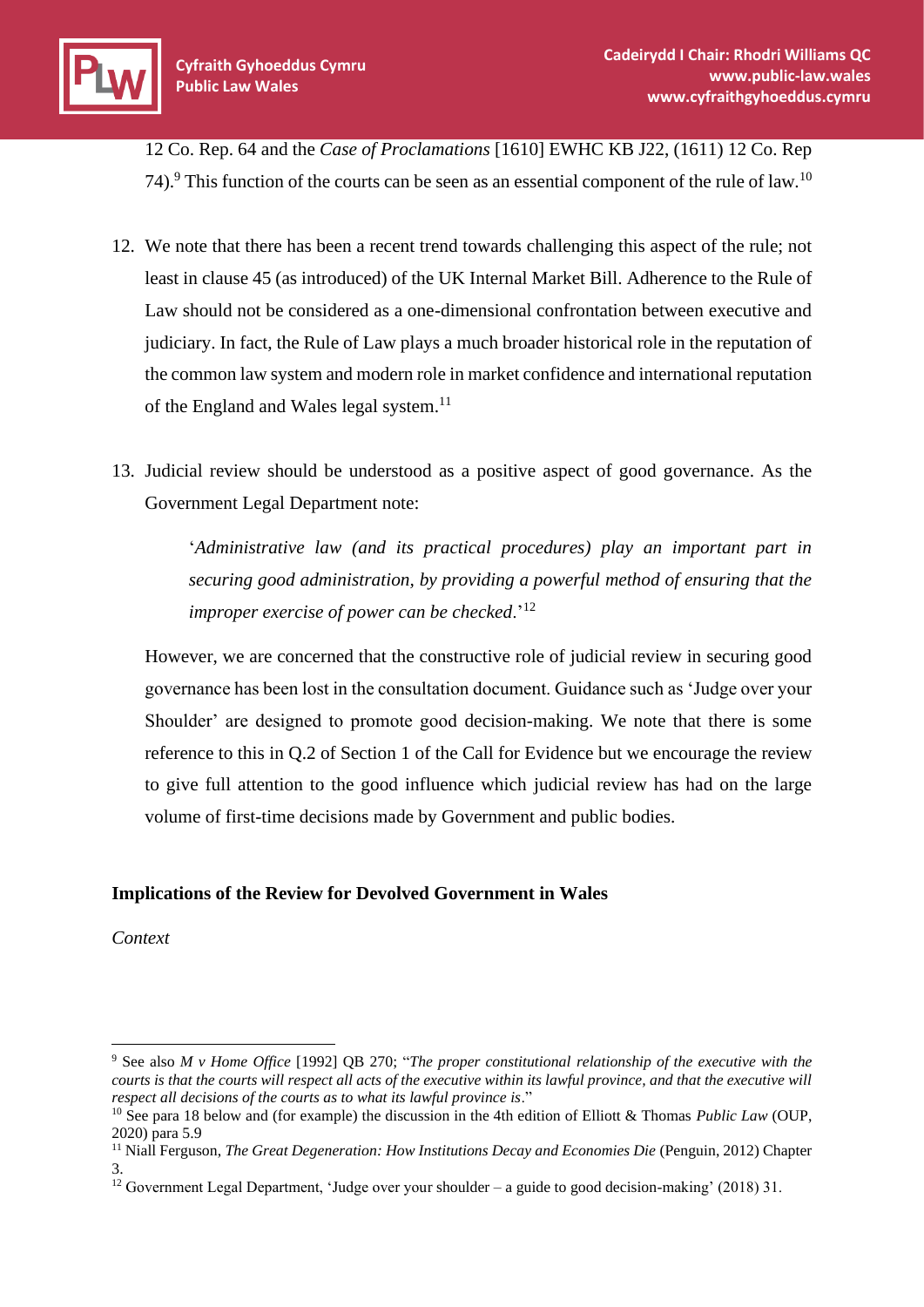

- 14. The devolution of legislative and executive powers to Scotland, Wales and Northern Ireland has been a feature of the UK constitution for over 20 years. The three devolution settlements establish patterns of governance for the devolved territories which involve a delicate balance between the proper spheres of activity of devolved and UK institutions. Any major reform affecting the powers of one level of government inevitably impacts on the other. As the history of the implementation of the UK's decision to withdraw from the EU has demonstrated, failure to consider, from the outset, the impact on devolved government of proposed measures, on the misconceived grounds that those measures only strictly relate to matters reserved to the UK level of government, inevitably leads to unpredicted consequences, legislative complexity and an enhanced level of political controversy.
- 15. It is therefore disappointing to note the way in which the Terms of Reference of the Review, as qualified by the explanatory Note on the Scope of the Review, as well as the Introduction to the Call for Evidence, seeks to erect an artificial and arbitrary barrier, based on a distinction between reserved and devolved aspects of government, to proper consideration of reform to the institution of judicial review. Although judicial review is a procedure which applies, in principle, throughout the UK, the Call for Evidence rather naively suggests that the consequential effect of such reform on devolved governance can be limited to "minor and technical changes to court procedure" which will be capable of being disposed of by "careful consideration of any relevant devolved law and devolution matters arising" and an unspecified "engagement with the Devolved Governments and courts".

#### *Why the approach of the Call for Evidence to devolution is wrong*

16. The Call for Evidence's approach to this aspect of constitutional reform is regrettably unsound. The most that this part of the Association's response can do is to point out some of the ways in which this approach will inevitably lead to the Panel failing to take account of important ways in which any reform of judicial review, however constrained, would impact on devolved governance. In seeking to do so, its efforts are, unfortunately, undermined by the lack of clarity with which the Terms of Reference and the Call for Evidence seek to explain the scope of the Review's work.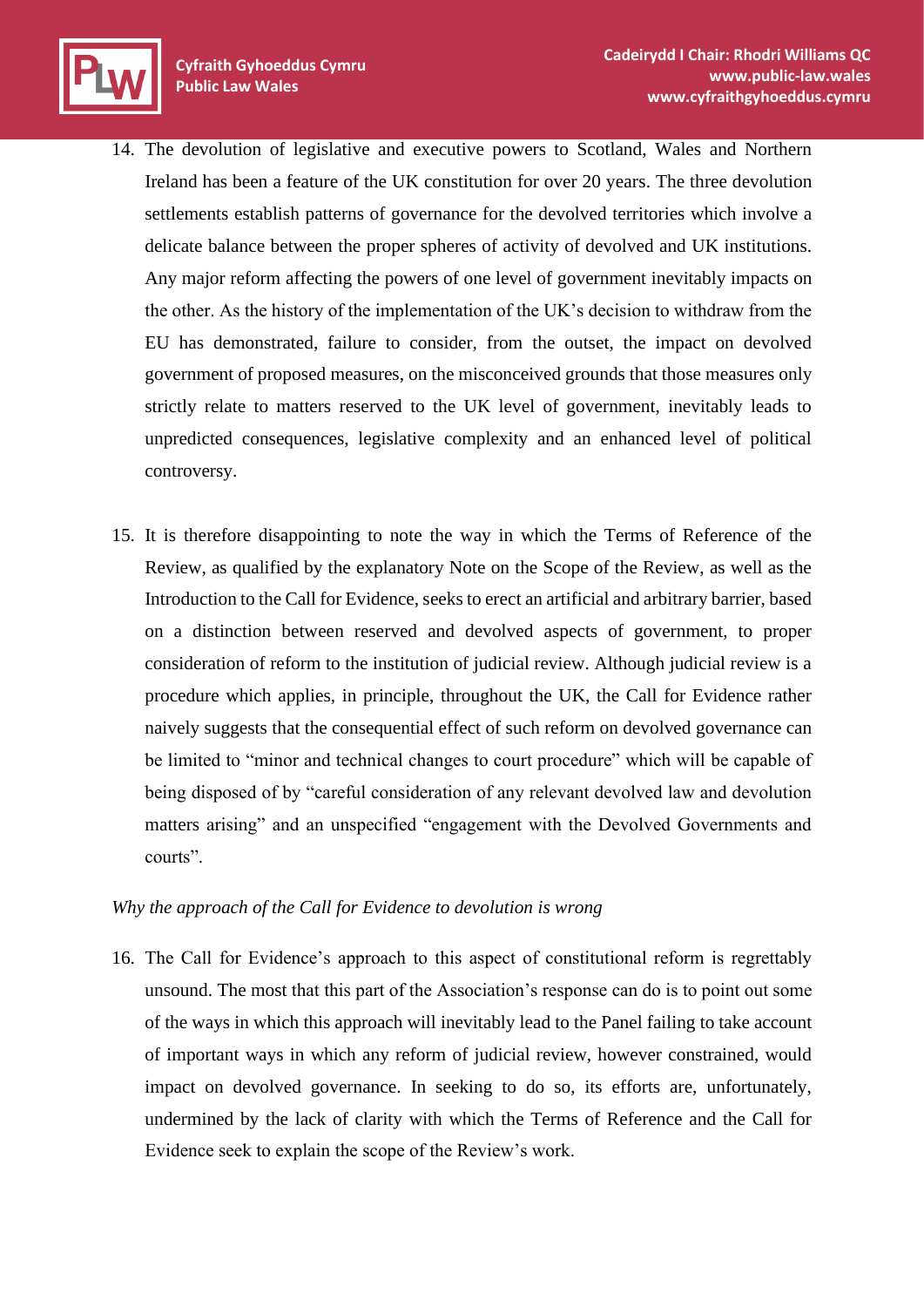- 17. Judicial review is not a substantive legal right but rather a procedure for testing the legality of executive actions against the requirements of legality, rationality and procedural propriety, which may or may not result in a remedy being granted. Neither the subjectmatter of the decision nor the identity of the decision-maker affects the applicability of those requirements (except to the extent that the requirement of legality demands that the particular decision-maker must of course be shown to be exercising a legal power vested in him or her). The merits of the decision are irrelevant, as are those of any policy on which the decision were based (unless, of course, the adoption of that policy can itself be demonstrated to be unlawful).
- 18. It is puzzling, therefore, to see that the Introduction to the Call for Evidence presupposes that entitlement to judicial review could depend on *the nature of the power being exercised* which in turn implies (in particular because of the impact of devolution) that entitlement to judicial review might depend on the *identity of the decision-maker.*

# *Judicial Review and the Rule of Law*

19. Before examining these implications further, with particular reference to the nature of devolved governance, it should be recalled that the availability of a legal remedy against unlawful action, irrespective of the nature of the power being exercised and the identity of the person exercising it has been seen for generations as one of the most revered elements of the UK constitutional principle of the rule of law. A. V. Dicey<sup>13</sup>, for many years the unchallenged exponent of the law of the constitution identified "the idea of legal equality" as a keystone of the UK concept of the rule of law. He contrasted it with the continental civil law concept of *droit administratif,* under which the acts of government officials are subject to special rules different from those of the ordinary law, a state of affairs which was "totally different from the legal situation of servants of the state in England (sic.)" and "fundamentally inconsistent with … the due supremacy of the ordinary law of the land." Yet the way in which the Review appears to be intending to treat the impact of any reform to judicial review on the operation of devolution would inevitably introduce arbitrary differences in the amenability of different decision-makers, exercising identical powers,

<sup>&</sup>lt;sup>13</sup> Dicey A V *Lectures Introductory to the Study of the Law of the Constitution (London 1885)*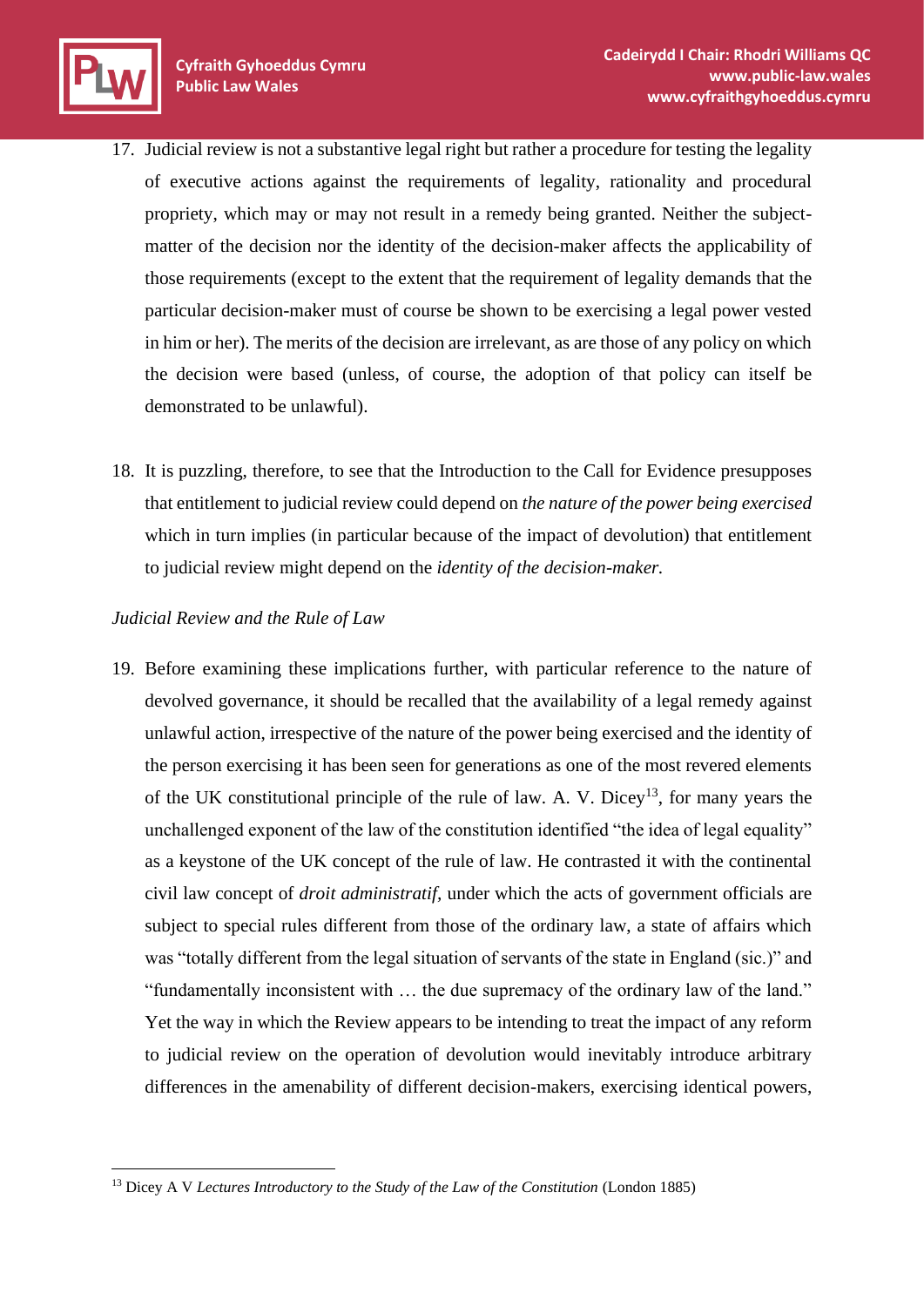

to judicial review – such differences being generated solely on whether or not the power in question is devolved or reserved.

*The artificiality of the proposed reserved / devolved distinction in relation to entitlement to judicial review*

- 20. Turning to how the proposed distinction between "judicial review in its application to reserved and not devolved matters" would operate, in relation to the reform of judicial review, the starting point is to underline the constitutional equivalence between the position of UK Ministers on the one hand and that of Welsh Ministers and the ministers of the other devolved administrations on the other. Both UK Ministers and ministers in devolved administrations can only act in exercise of powers specifically conferred on them – usually by statute but occasionally under the royal prerogative. Devolution operates by allocating such powers to one set of ministers or the other by reference to (a) the subject matter of the power and (b) the geographical area in relation to which it can be exercised. Welsh Ministers can only exercise powers in relation to Wales and provided the power in question relates to a matter that has not been reserved to the UK. (The latter qualification is a simplification because of the continuing effects of the *ad hoc* way in which powers were originally devolved to Wales, but is broadly, and increasingly, correct.)
- 21. In the case of subjects which are not reserved, Welsh Ministers often continue to exercise, in relation to Wales, powers under Acts of the Westminster parliament, for example the Highways Act 1980 or the Town and Country Planning Act 1990. They do so in parallel with UK Ministers, who exercise the self-same powers, but only in relation to England. Even where devolved legislation (e.g. the School Standards and Organisation (Wales) Act 2013) has now superseded, in relation to Wales, the original England and Wales statute (the School Standards and Framework Act 1998) the general nature of the powers exercised by Ministers continues to be the same in the two countries. The prospect which the Introduction to the Call for Evidence appears to open up, however, is that the availability of judicial review as a procedure for challenging acts of Welsh Ministers might be materially different from that relating to acts of UK Ministers even though the nature of the acts was identical. That would clearly offend against the principle that legal remedies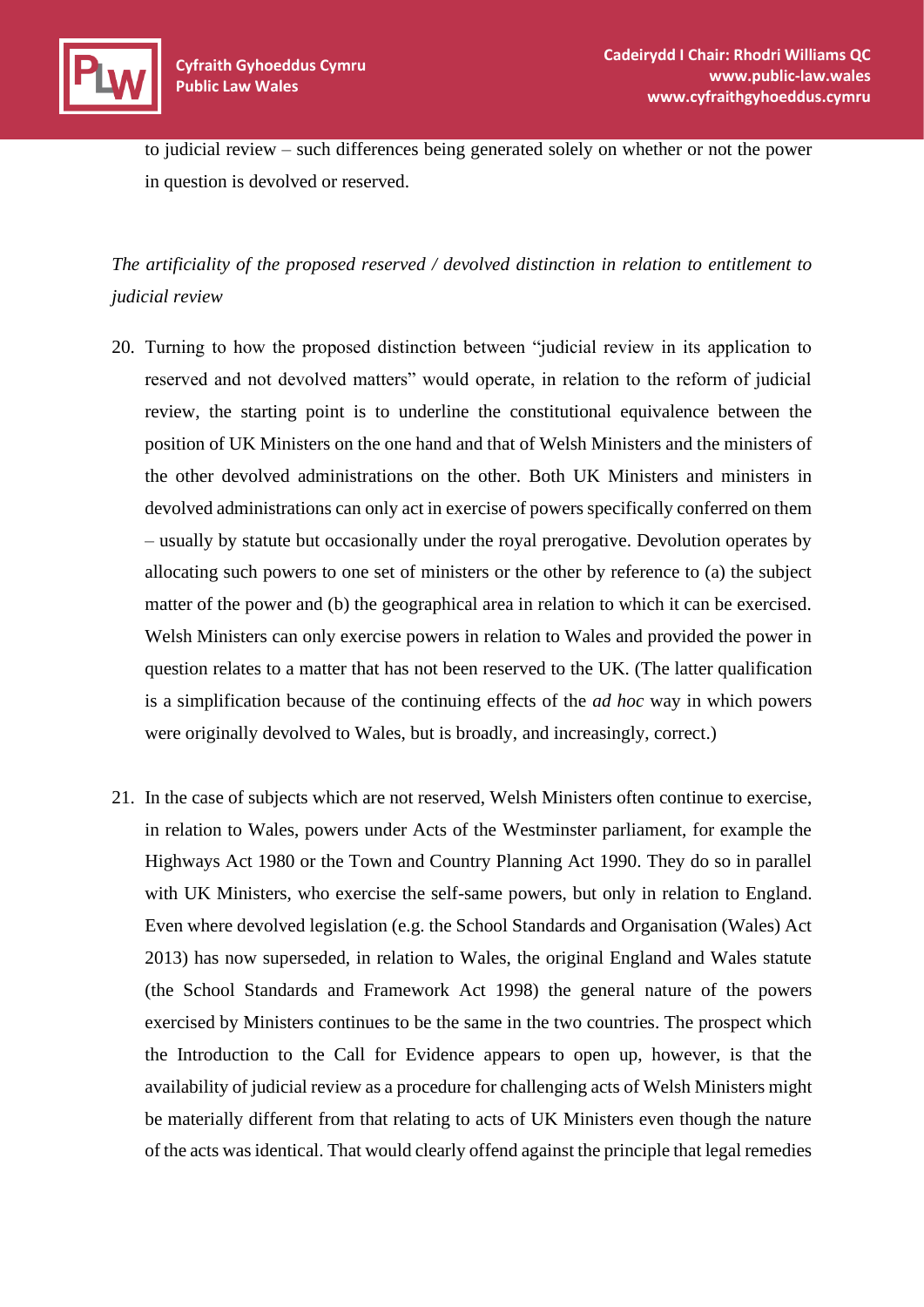should be equally available against all public officials unless the difference can be justified on rational grounds.

- 22. In addition to the usual situation in which UK Ministers and their devolved counterparts exercise identical or similar powers within the respective jurisdictions, there are, in relation to Wales, a significant number of powers exercisable *concurrently* by UK and Welsh ministers, in relation to Wales. Examples are s.185 of the Housing Act 1996 (definition of persons to be treated as persons from abroad and therefore ineligible for housing benefit) and ss.57 and 58 of the Landlord and Tenant Act 1954 (power to issue certificates relating to the occupation and use of land owned by certain public bodies). For the entitlement of a person whose rights are affected by the exercise of these and other concurrent powers *in relation to Wales* to depend on whether they had been exercised by one administration rather than the other would clearly be irrational and contrary to the principle of equality under the law.
- 23. A further class of case illustrating the unacceptable consequences of making the availability of judicial review dependent on whether the power being exercised is devolved or reserved relates to the exercise of powers *jointly.* This can arise where a power has been devolved in relation to Wales but its nature calls, from a practical point of view, for it to be exercised on a cross-border basis, using the powers of one administration in relation to England and those of the other in relation to Wales. Examples of regulations made jointly by a UK Minister and the Welsh Ministers include the Environmental Permitting (England and Wales) Regulations 2016 and the Water Resources (Abstraction and Impounding) Regulations 2006. It would be absurd, in such cases, if there were two different entitlements to seek judicial review of a single set of regulations depending on the claimant's choice to bring proceedings against the UK Government rather than the Welsh Ministers.

# *The right approach*

24. If there is a case for reform of certain aspects of the judicial review process then this should be examined on a basis that enables its inevitable impact on the exercise of devolved powers to be given the same degree of rigorous scrutiny and public debate as its impact on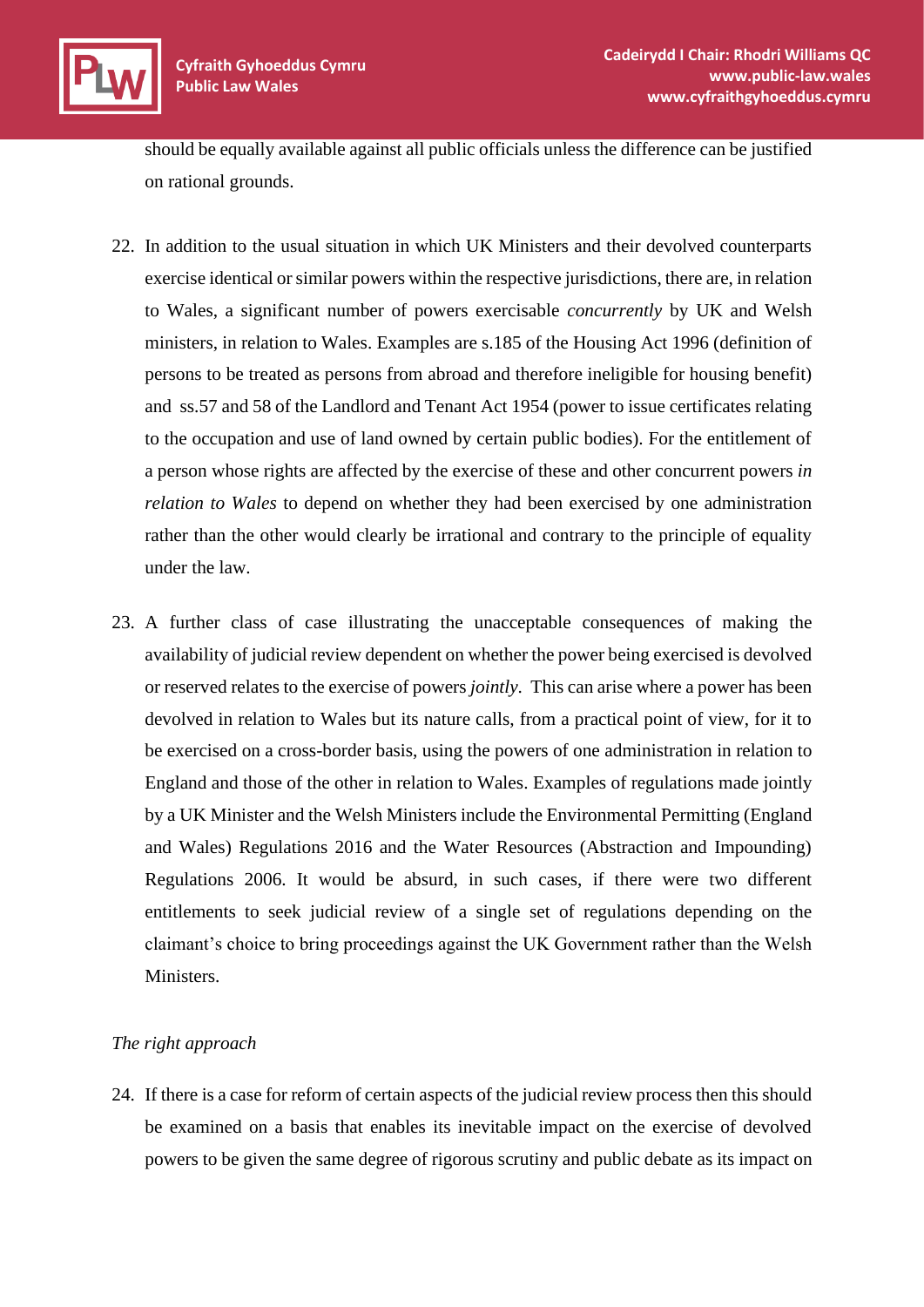reserved powers. Whether it is practical or desirable to create, as a consequence of devolution, different rules affecting the availability of judicial review, depending on the subject-matter of the decision or the identity of the decision-maker are questions which should be integral to the Panel's deliberations. The topic is too important constitutionally, and the risk of unintended consequences too great for it to be treated as a question of mere consequential detail.

25. It should be recalled that Parliament has specifically reserved from the legislative competence of the Senedd Cymru (Welsh Parliament) "judicial review of administrative action". As far as the subject matter of the Panel's deliberations is concerned, the UK Parliament is therefore the only legislature that Wales has. For a reform of judicial review to be contemplated without full and proper consideration of how such reform might impact, even if only consequentially, on the exercise of devolved powers in Wales would mean that Parliament was being invited to neglect its responsibilities to Wales as the relevant legislature in relation to such matters.

# *Conclusion on context of devolution*

26. The Association therefore believes that any Call for Evidence is premature and incomplete unless it spells out in detail the nature of the reforms contemplated and how these would be likely to give rise to differences in the availability (including any new procedural constraints) of judicial review in relation to the exercise of identical powers by UK and devolved administrations respectively, including the particular complexities to which the existence of concurrent and jointly exercised powers give rise.

# **Whether the amenability of public law decisions to judicial review by the courts and the grounds of public law illegality should be codified in statute**

27. We firstly question whether any statutory codification of the grounds for judicial review would be consistent with the UK's uncodified constitution arrangements and our system of checks and balances. It is difficult to comment without specific proposals to comment upon. It is also unclear if there would be any public appetite for such a change, there being a lack of any empirical evidence supporting such a change.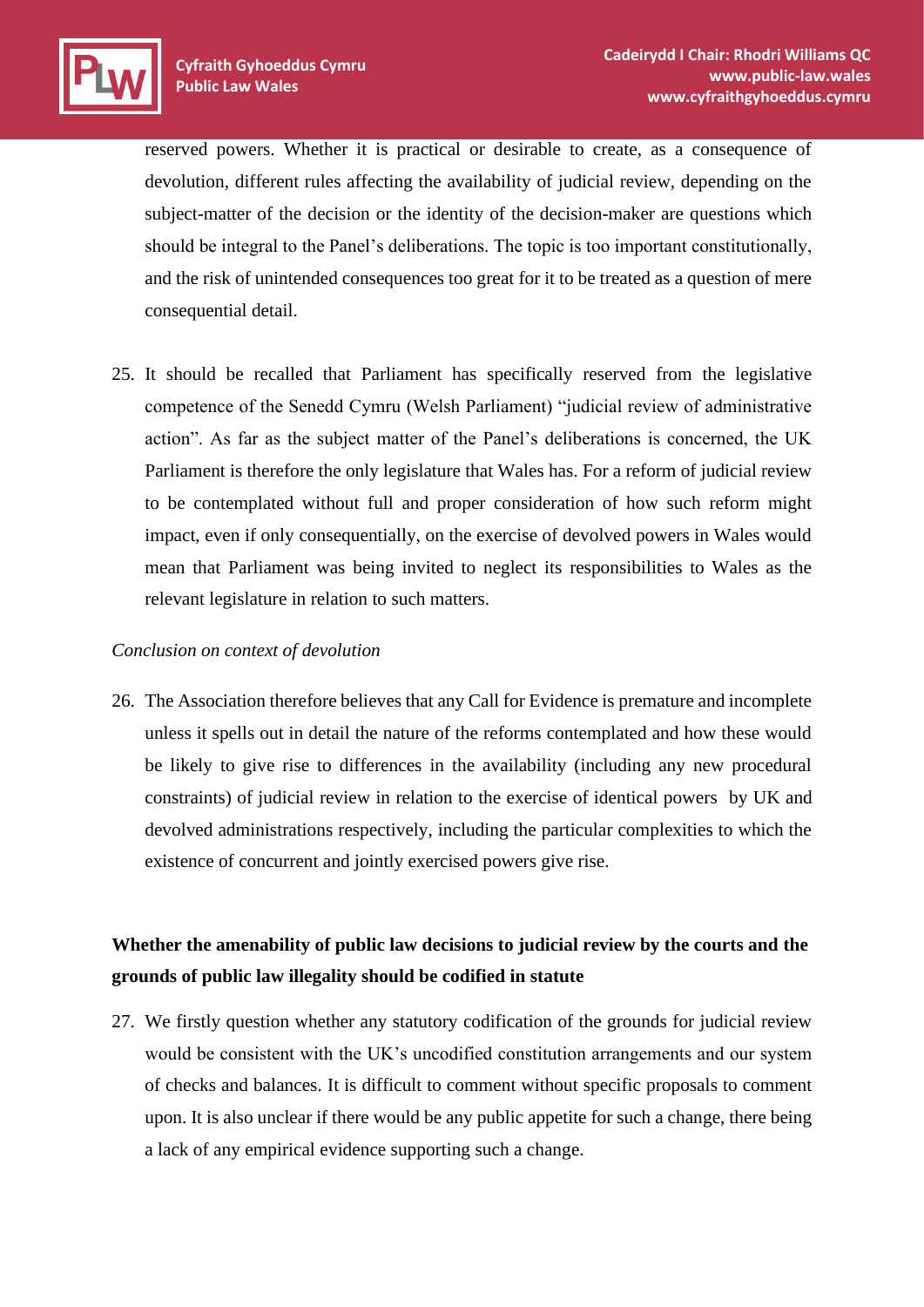

- 29. In any event, we would question whether any such code would bring clarity. Historically, statutory intervention in judicial review has been problematic, seeking to define a process which has developed in common law over hundreds of years, the uncodified nature of which provides the advantage of flexibility. As an example, we note s.31(2A) and (3C)- (3F) of the Senior Courts Act 1981 (as amended) and the introduction of the "no substantial difference" test, which sought to define an aspect of the judicial discretion to refuse to grant a remedy and refuse permission to apply for judicial review. We observe that these changes did little to bring clarity to the exercise of judicial discretion, and have required subsequent consideration and definition by the courts in a number of cases (see for example *R (Goring on Thames Parish Council) v South Oxfordshire District Council* [2018] EWCA Civ 860, *R (Williams) v Powys County Council* [2017] EWCA Civ 427, and *R (Logan) v Havering LBC* [2015] EWHC 3193 (Admin)).
- 30. With regards to the scope of judicial review, we consider that the common law tests of legality are sufficiently clear, whilst not being so prescriptive as to act as an inflexible bar to judicial review as times change. Judicial review is the exercise of the supervisory jurisdiction of the higher courts which "*regulates the affairs of subjects vis-a-vis public authorities*" (*O'Reilly v Mackman* [1983] 2 AC 237 at 255).
- 31. The common law definition of a public authority is purposefully and properly wide with a view to ensuring that those exercising "*public functions*" (CPR 54.1(2)(a)(iii) and see also *R v Panel on Takeover and Mergers ex parte Datafin* [1987] QB 815) are subject to the supervisory jurisdiction of the courts. The flexibility of the common law tests are, in our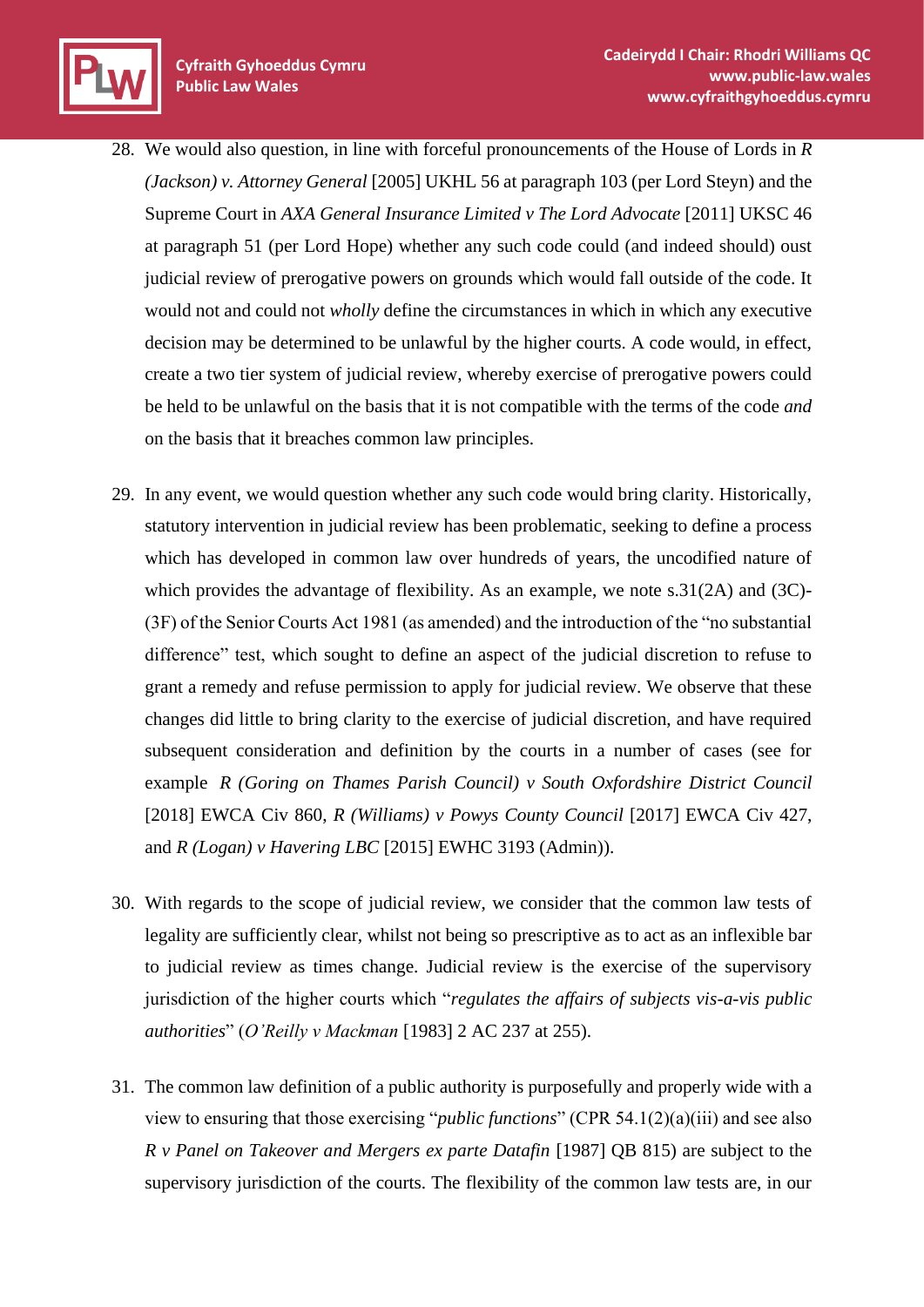view, a necessary safeguard to ensure that all actions and decisions taken by a body on behalf of the public are taken lawfully.

- 32. With regards to the clarity of the procedure for making and responding to an application for judicial review, it is our view that the process is sufficiently clear as set out in Civil Procedure Rules Part 54 and would be unlikely to be improved if the procedure were to be moved to a statutory code. We further note that the Administrative Court publishes guidance annually on judicial review practice and procedure in the *Administrative Court Judicial Review Guide* (latest edition, 2020, published September 2020)<sup>14</sup>. We would observe that this guide does much to clarify the process and is set out in a user-friendly format, which is intended to be clear for lawyers and non-lawyers alike.
- 33. In summary, the principle of justiciability in its current form and the flexibility of judicial review as the instrument of the common law in upholding the Rule of Law through the Courts is an essential counterweight to balance the potential for unchecked abuse of power by the Executive within the UK's unwritten constitutional arrangements.

# **Whether the legal principle of non-justiciability requires clarification**

- 34. We consider that a statutory definition of the concept of justiciability would be difficult. In any event, we would observe that the common law definition of the concept of justiciability has been well discussed and adequately defined, without seeking to inappropriately cap the concept, in *R (Miller) v The Prime Minister* [2019] UKSC 41 at paragraphs 28-52, as well as other important cases, such as *Attorney General v De Keyser's Royal Hotel Ltd* [1920] AC 508, *Burmah Oil Co Ltd v Lord Advocate* [1965] AC 75, and *R v Secretary of State for the Home Department, Ex p Fire Brigades Union* [1995] 2 AC 513).
- 35. To the extent that it may be suggested that greater clarity is needed, we would suggest that the advantages of flexibility afforded by the common law far outweigh any potential for a clearer definition that may follow from a concrete definition in statute.

<sup>14</sup> See - https://www.gov.uk/government/publications/administrative-court-judicial-review-guide.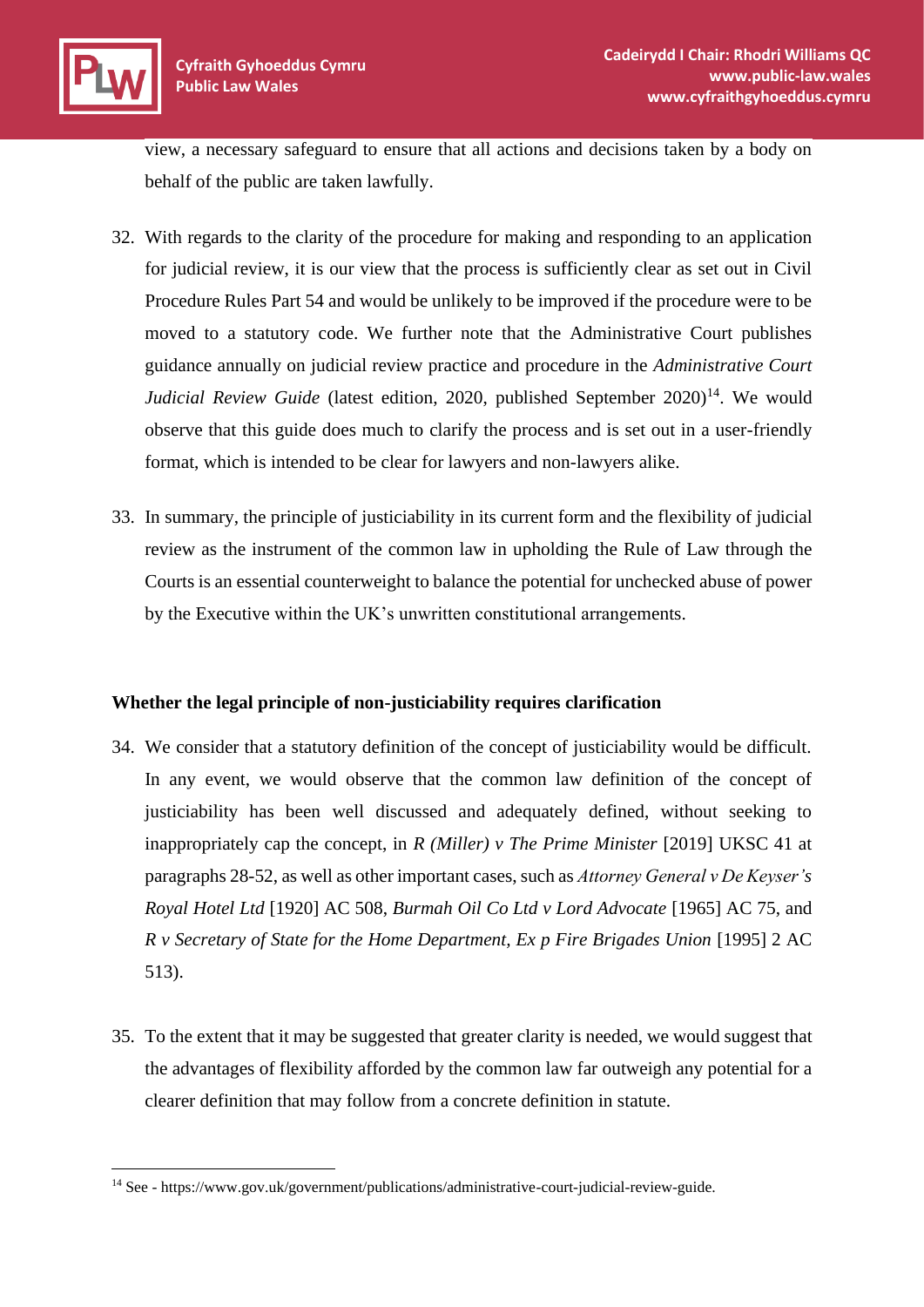36. Finally, we would question whether it would be contrary to the rule of law if ousting of the judicial interpretation of justiciability were attempted.

#### **Whether procedural reforms to judicial review are necessary**

37. Before turning to the specific points set out in the questionnaire on procedural reforms, we would generally observe that there is already a well-known and, in our view, appropriate procedure for judicial review claims, as set out in CPR Part 54. Useful and user-friendly guidance on the procedure is available in the Administrative Court Judicial Review Guide 2020 (published by the Administrative Court Office annually). It is our view and experience that, generally, the judicial review procedure is fit for purpose and is sufficiently "streamlined", incorporating a permission stage to filter out unarguable and unmeritorious claims at an early stage (which as observed above is an effective and working system). We now turn to the broad headings as set out in the terms of reference and will, in considering these headings, seek to address questions 6-13 of the call for evidence.

# *Disclosure and the Duty of Candour*

- 38. In our view, disclosure and observance of the duty of candour is simply a principle of good governance and administration. The knowledge that there may be a need to disclose decision making documents as part of the Defendant's duty of candour (or as part of an order for disclosure) in Court proceedings encourages good first-time decision making. Any watering down of the principle of the duty of candour or removal of the ability of the Court to order disclosure would be contrary to that principle.
- 39. In any event, as observed in the Administrative Court Judicial Review Guide 2020 at paragraph 6.5, "*The duty of candour ensures that all relevant information is before the Court. The general rules in civil procedure requiring the disclosure of documents do not apply to judicial review claims… In practice, orders for disclosure of documents are rarely necessary in judicial review claims.*" The duty of candour, reinforced by the power of the Court to order disclosure of evidence, is as streamlined as it can be without removing a vital check on public decision making, contrary to the principle of good administration as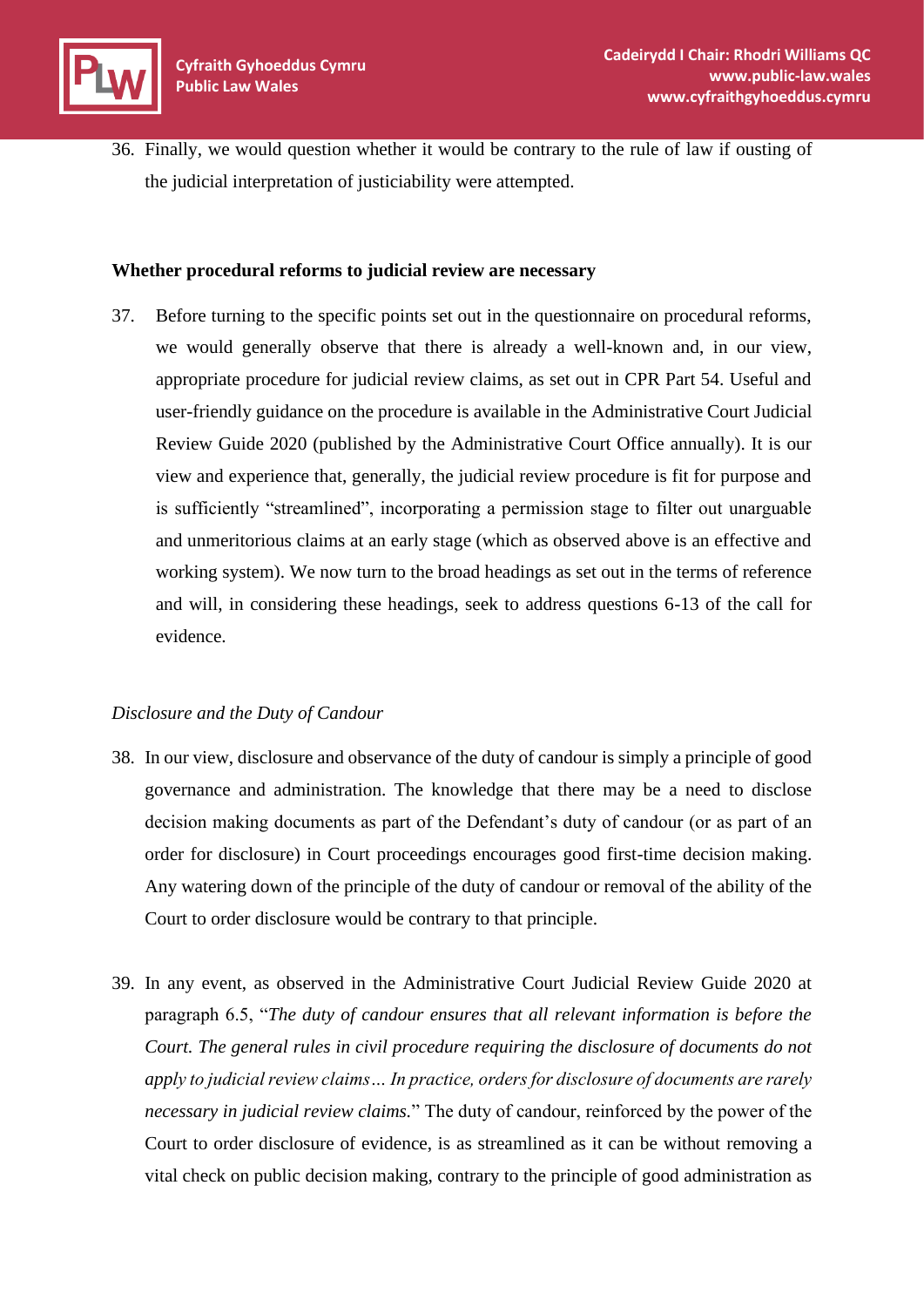well as the rule of law. The persons to whom powers are entrusted to exercise on behalf of the public would be unaccountable, if there was no duty of candour.

40. We would also observe that the alternative would appear to be a system of standard and specific disclosure, which would likely be far more onerous.

# *Standing*

- 41. In our experience, this is not an issue that troubles the Court often. Rather, issues of standing are few and far between. Nason examined 482 Administrative Court Judgments (two six-month samples from 2013 and 2015 respectively). Of this sample only four cases raised issues of standing, none related to the clarity of the standing test itself but rather its application to the particular claimants, in three of the four cases the claimant(s) were found not to have standing.<sup>15</sup> This suggests there are no issues with the administration of justice and good governance arising from this issue.
- 42. The law on standing is well defined and appropriate. It is based on a sufficient interest in the claim (see s.31(3) of the Senior Courts Act 1980). This is a test which ensures that, generally, only those directly affected by the claim or public interest groups may challenge the decision of a public body by way of judicial review, unless there is a genuine public interest in a claim proceeding. Given that it is impossible to list all decisions that a public body has in the past made or will in the future make, it is impossible to definitively define who may have a sufficient interest. It is for that reason that there is no test defined in statute or code (as recognised in *Inland Revenue Commissioners v National Federation of Self-Employed and Small Business Ltd* [1982] AC 617 and in the Administrative Court Guide 2020). It is a judgment made in all the circumstances which must be applied in a case by case basis.
- 43. Both the impossibility of definitively defining standing and a sufficient interest and the principle that executive action and public body decision making must not be inappropriately shielded from judicial scrutiny without good reason, favour the current common law principle of standing.

<sup>15</sup> *Reconstructing Judicial Review* (n x) ch.6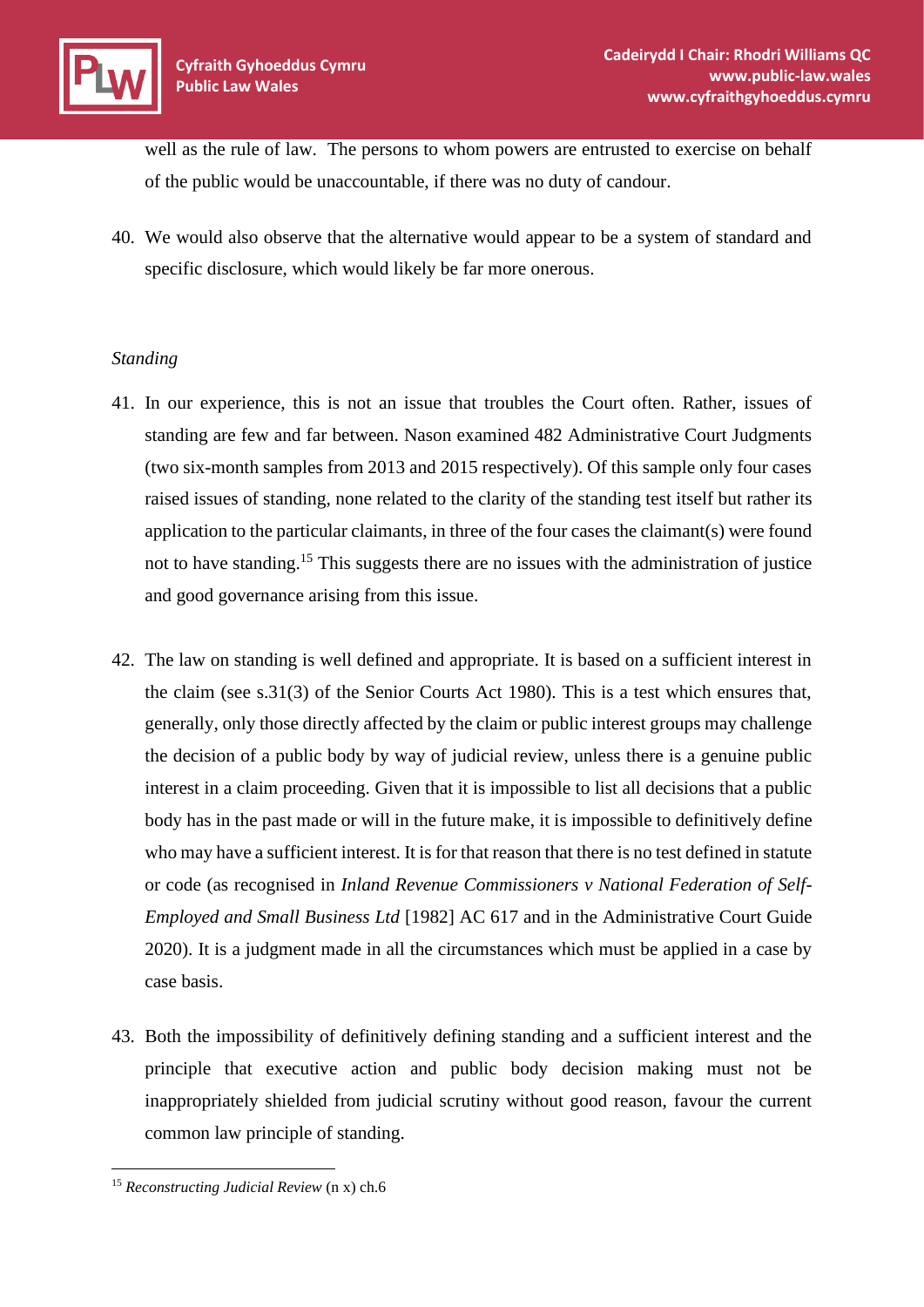#### *Judicial Review Time Limits*

- 44. CPR 54.5(1) requires that claims are brought "*promptly and in any event not later than 3 months after the grounds for making the claim first arose*".<sup>16</sup> The Court has power to refuse permission to apply for judicial review should the claimant not have acted promptly, which ensures that claims are brought as expeditiously as possible.
- 45. We would suggest that there is a balance to be struck between allowing a claimant time to properly prepare their case and giving pubic bodies the breathing space to adjust or reconsider (on the one hand) and ensuring that public body decision making is not inhibited by delays (on the other hand). In our view, the balance is already appropriately struck.
- 46. We would observe that we are not aware of any evidence that the current time limits cause any problems with good public administration or the judicial process. Nor are we aware from our experience of working for, working with and representing public bodies of the time limits causing any such issues. In our view, reducing the time limit would require evidence of significant administrative difficulties such as outweigh the interests of justice in allowing claimants time to prepare their case.
- 47. We would observe that there are already difficulties for claimants and claimant practitioners in a 3 month time limit, especially in cases which involve vulnerable clients who may be slower to obtain legal advice and where delays in obtaining legal aid impact upon how expeditiously a claim can be prepared and issued.

# *Remedies and the principles on when relief is granted*

48. The current remedies available in judicial review are based upon the centuries old common law prerogative writs system which were recognised in statute by s.7 of the Administration of Justice (Miscellaneous Provisions) Act 1938, and see ss.29(1) and (1A) and 31(1), (2) and (4) of the Senior Courts Act 1981 for the present statutory provisions. We would

<sup>&</sup>lt;sup>16</sup> Albeit, it should be noted that shorter timescales apply in specific types of claim to ensure consistency with statutory time limits in similar areas (see, for example, CPR 54.5(5) for planning law judicial reviews and CPR 54.5(6) for public procurement judicial reviews).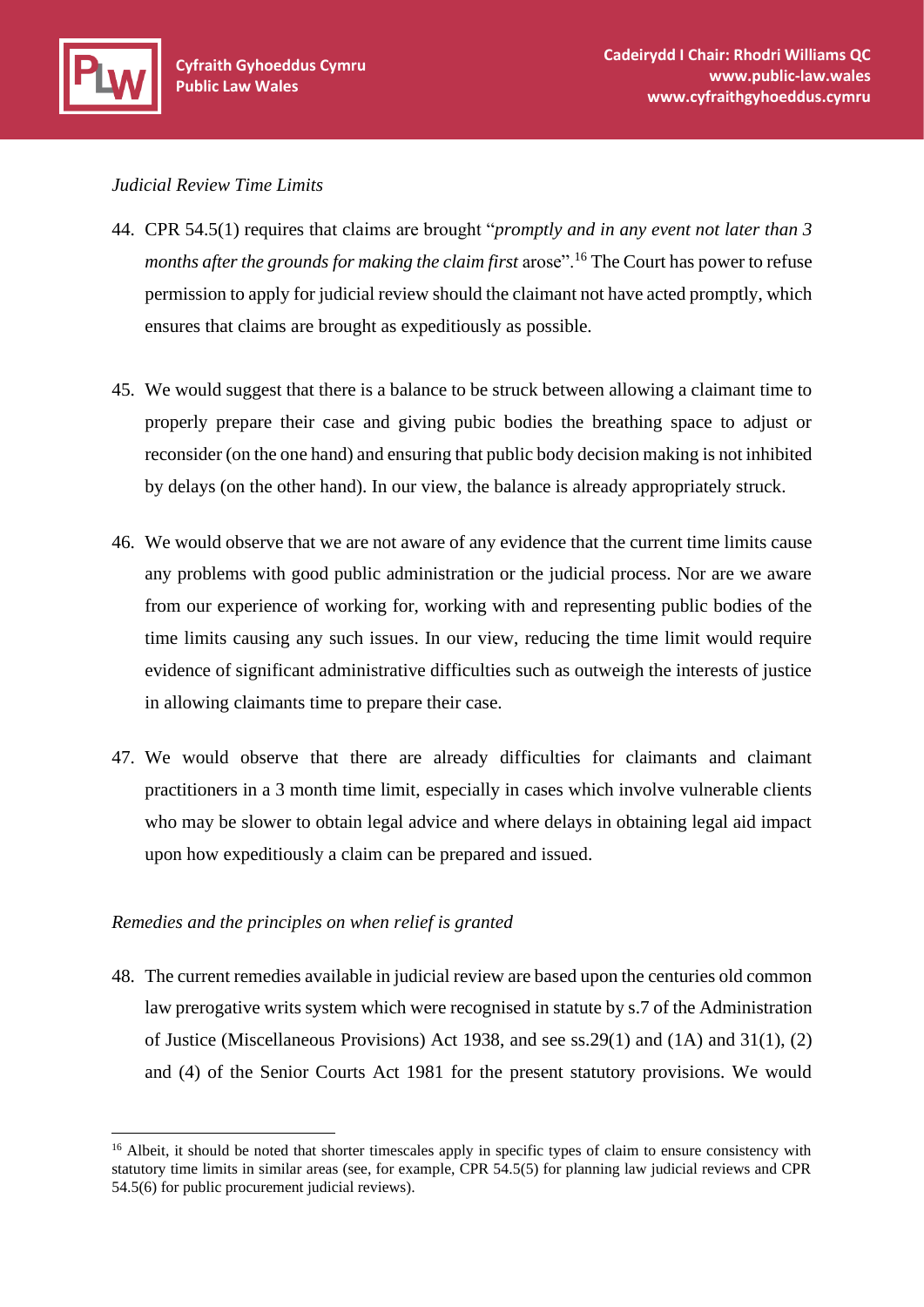observe that any amendment of the remedies available in judicial review is, therefore, not a procedural point which may be amended by the executive or the Civil Procedure Rules Committee.

- 49. We would also observe that we are not aware of any evidence and have no experience in practice which would suggest that the current remedies available to the higher courts are inflexible or have not delivered appropriate redress when granted by the courts.
- 50. We would further observe that inherent in the present system is a natural flexibility as all remedies are discretionary (see *R (Baker) v Police Appeals Tribunal* [2013] EWHC 718 (Admin) and, thus, where, for example, a remedy would serve no useful purpose or the claimant has suffered no prejudice or harm, none will be granted. The flexibility of the discretionary remedy allows the court to assess on a case by case basis whether a remedy is appropriate.
- 51. In our view, the present system of remedies is fit for purpose.

# *Permission and appeal routes*

- 52. The procedural routes for judicial review, including permission to apply for judicial review and appeals thereafter are well set out in the Civil Procedure Rules, parts 54 and 52 and explained in accessible terms in the Administrative Court Judicial Review Guide 2020, parts 6-10 and 25. We consider that the current procedural framework is appropriate and there is no evidence of which we are aware of issues arising from the appeal framework which act as any barrier to access to justice or good administration.
- 53. We would also observe that it is our experience that the current system appears to act as an appropriate filter to remove unarguable and meritless claims and it is appropriately streamlined. Any apparent delays may well be down to lack of sufficient judicial resources, albeit we would observe that more recently statistics suggest that the Administrative Court Office and the Administrative Court are allocating, hearing, and concluding cases in relatively good time.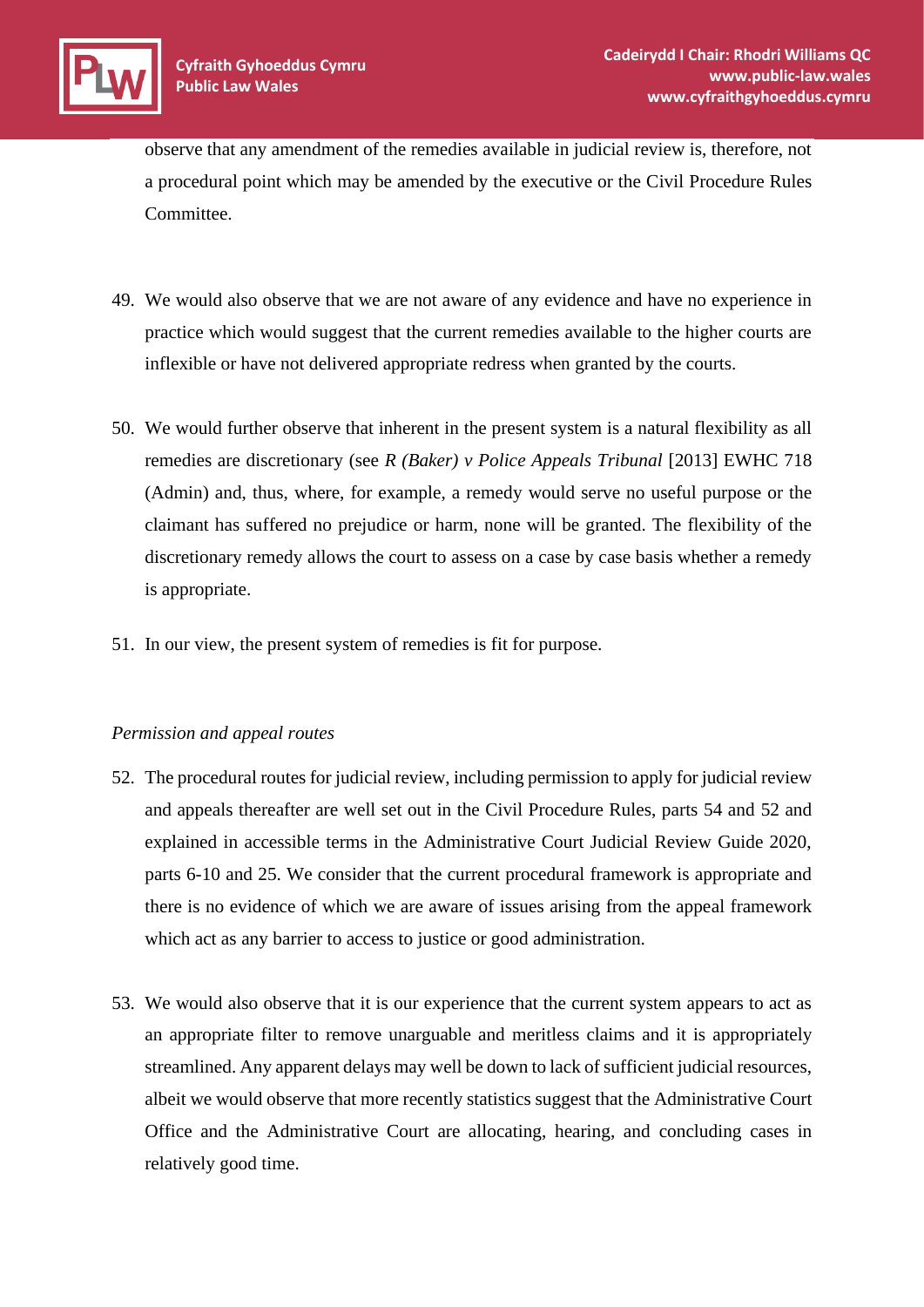- 54. In 2019, 69% of applications for permission were considered within 3 months and 71% of substantive hearings were determined within 9 months (see Administrative Court User Group Meeting Minutes of Wednesday 27 March  $2019$ <sup>17</sup>. Delays appear, therefore, minimal, and do not, in our experience, act to inhibit proper access to justice or good administration.
- 55. In summary, we do not consider that any changes to the current procedural framework are necessary or desirable.

#### *Interveners*

- 56. We would note that interveners have a distinct role within judicial review proceedings, separate to that of the original parties. Interveners can be a useful tool for the Court and can bring evidence and perspectives before the Court which may not be available or apparent to the parties (as observed by Mr Justice Ouseley in *R (Air Transport Association of America Inc) v Secretary of State for Energy and Climate Change* [2010] EWHC 1554 at paragraph 8)*.*
- 57. The current procedural regime on when an intervener may take part in proceedings already acts to prevent unnecessary intervention. Under CPR 54.17, an intervenor requires the permission of the Court to file evidence or make representations and any application must be made promptly. Further, the Court will not grant permission to intervene simply on the basis of an interest in the proceedings and the Court will not grant permission if the intervention would be unlikely to have a significant impact on the case (see *R (British American Tobacco UK Ltd) v Secretary of State for Health* [2014] EWHC 3515 (Admin)). As such, intervention is controlled by the Courts on a case by case basis and is reserved for those cases where the intervention will have a beneficial impact on proceedings.
- 58. We would also note that in the rare cases where interveners are permitted to make representations in judicial review proceedings, they are doing so in the knowledge that no

17

[https://assets.publishing.service.gov.uk/government/uploads/system/uploads/attachment\\_data/file/831268/Admi](https://assets.publishing.service.gov.uk/government/uploads/system/uploads/attachment_data/file/831268/Administrative_Court_User_Group_meeting_minutes_27.3.19.pdf) [nistrative\\_Court\\_User\\_Group\\_meeting\\_minutes\\_27.3.19.pdf](https://assets.publishing.service.gov.uk/government/uploads/system/uploads/attachment_data/file/831268/Administrative_Court_User_Group_meeting_minutes_27.3.19.pdf) accessed on 19 October 2020.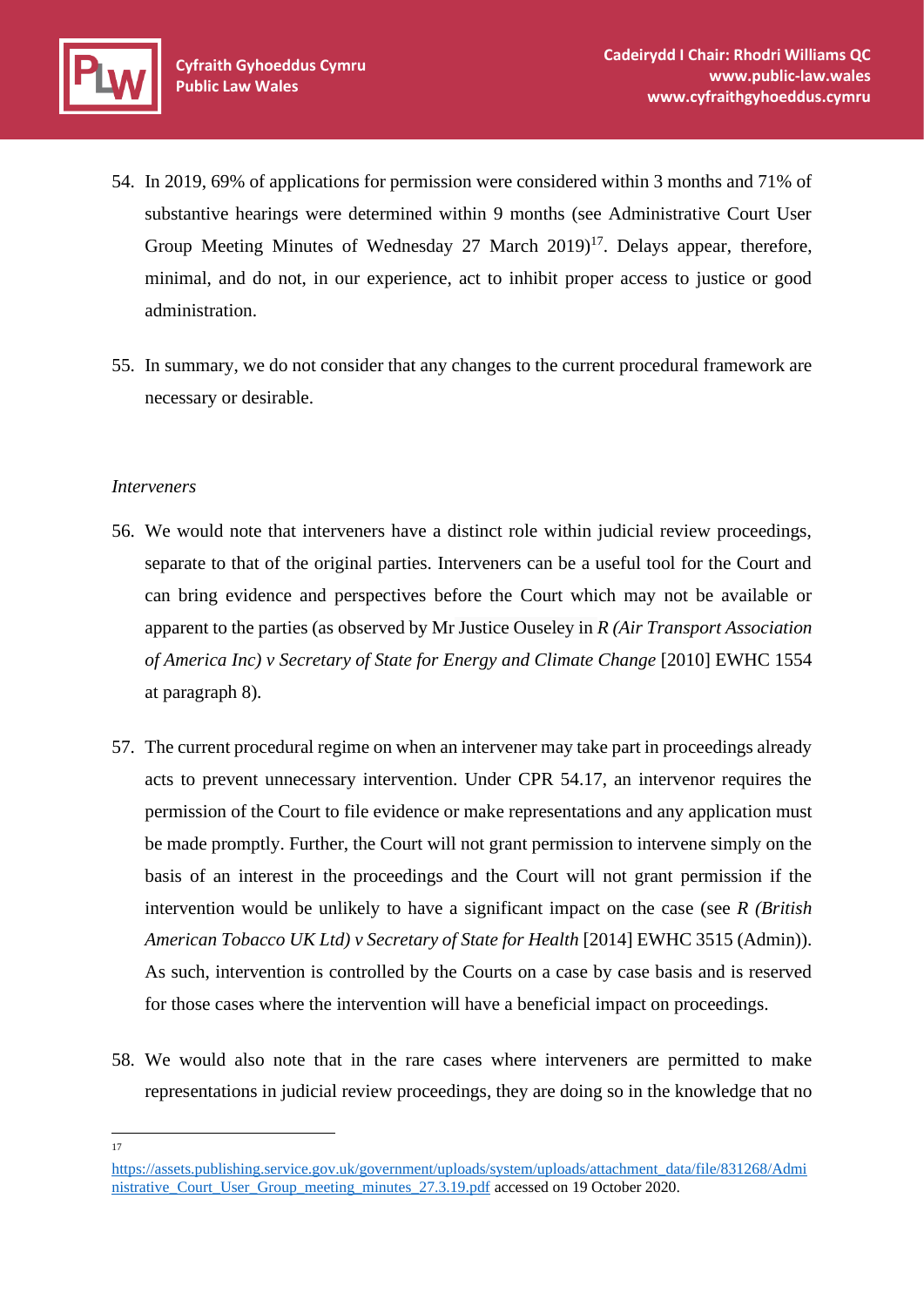other party can be ordered to pay their costs unless there are exceptional circumstances (per s.87(3) and (4) of the Criminal Justice and Courts Act 2015). Further, in the event that the intervenor has, in intervening, acted as a principal party, has not been of significant assistance to the Court, has submitted evidence the significant part of which relates to matters the Court does not need to consider, or has acted unreasonably, then the Court must order the intervenor to pay the costs of an applying party relating to the intervention (per s.87(5) of the 2015 Act). As such, where an intervenor decides to and is granted permission to intervene, they will almost inevitably have to meet their own costs and they run the risk of paying the costs of other parties associated with the intervention.

- 59. We would suggest that a costs regime which is weighted so heavily against intervenors will already do much to reduce intervention to only those cases where the intervenor has significant resources and where the intervenor is satisfied that their intervention is absolutely necessary and can add a necessary perspective for the Court.
- 60. Considering the above, we do not consider that any changes to the procedural and costs regime relating to intervenors is necessary. There is no evidential basis to suggest that intervenors cause a particular issue for the Court or the parties. Further, the regime is already weighted so heavily against intervention that we consider it more likely that intervenors who could genuinely add useful perspective for the Court will already be dissuaded from intervention. Attempts to put in place procedural reforms to further dissuade intervenors would disproportionately prejudice such intervenors and risk genuine and useful evidence and submissions from perspectives that may be relevant but not shared by the parties from coming before the Court.

#### *Costs*

61. We would observe that question 7 of the call for evidence appears to concentrate on and be informed by the implicit suggestion in the call for evidence that "*the rules regarding costs in judicial reviews* [are] *too lenient on unsuccessful parties or applied too leniently in the Courts*". We would observe this suggestion is directly contrary to the actual law on costs in judicial review. The general rule in judicial review proceedings is that the unsuccessful party will pay the costs of the successful party (see CPR 44.2(2),  $R(M)$  v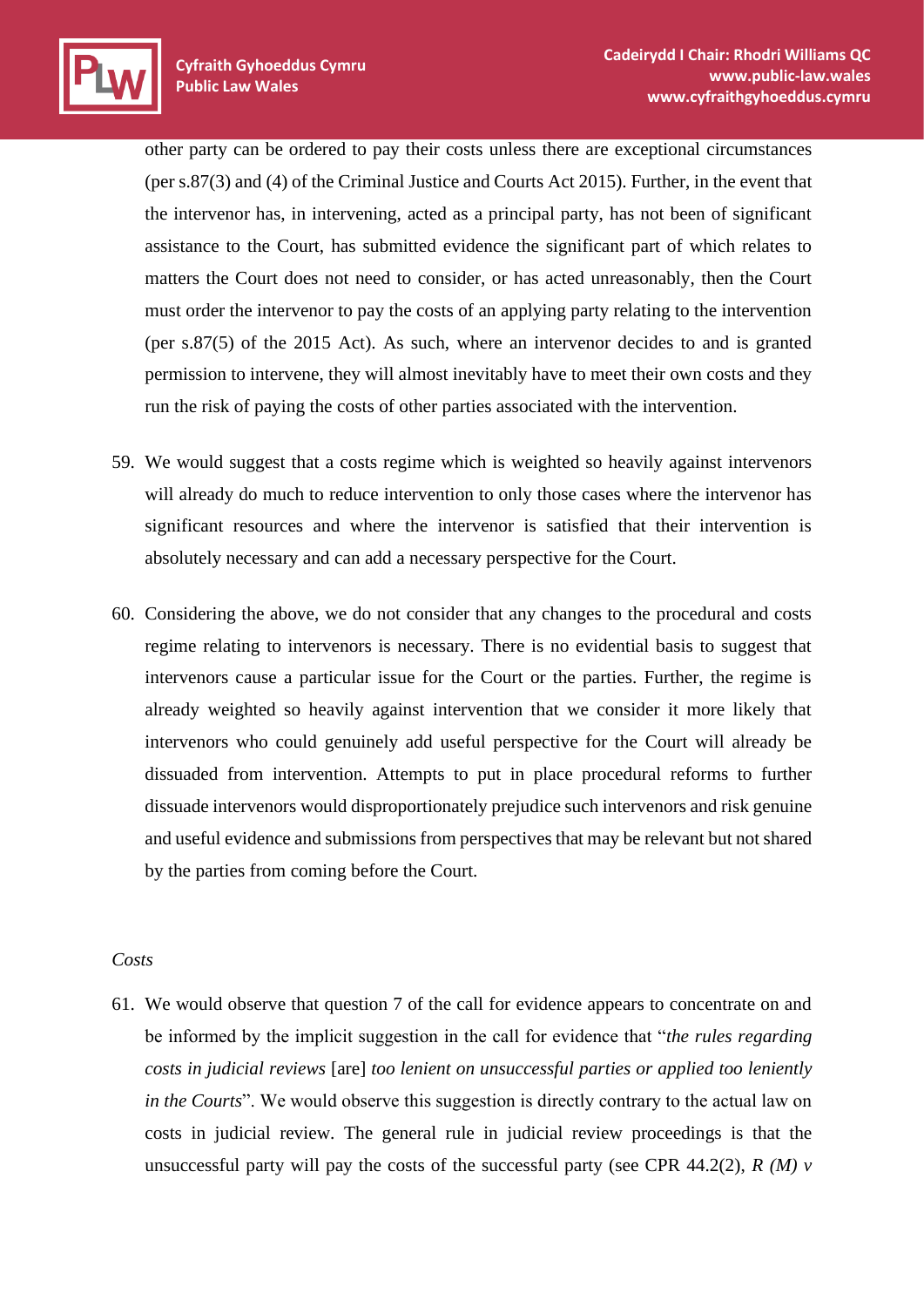*Croydon London Borough Council* [2012] EWCA Civ 595 at paragraphs 58-65, and the Administrative Court Judicial Review Guide 2020 at part 23).

62. We would observe that there is an element of uncertainty as to which party will be awarded costs, if any, where a claim settles without a determination by the Court. This is not to say that there is not an established and appropriate process in place for dealing with such scenarios. The procedure is well set out in the Administrative Court Judicial Review Guide 2020 at part 23 and the ACO Costs Guidance of April 2016 and anticipates short submissions and a decision on the papers to minimise further costs. *R (M) v Croydon London Borough Council* [2012] EWCA Civ 595 sets out the principles as to when costs will be awarded after settlement, which maintains the point that the claimant must have succeeded in terms of the relief sought before costs can be recovered. The uncertainty comes from the inevitable fact that it is often difficult for the parties and the court to establish if the claimant has obtained relief as a result of the proceedings or not. This is, in our view, a qualitative judgement that is best taken by a judge and it is appropriate that the procedure is kept to a minimum to reduce further costs. In summary, the present system is as effective as it can be, taking into account the need for such proceedings to be proportionate.

# *Alternative Dispute Resolution*

- 63. In our experience ADR is sometimes, but seldom used in judicial review proceedings. That is not to say that negotiations do not often take place between the parties to settle proceedings, they do (as evidenced by the statistics as referred to above). In our experience the parties often comply with their duties to consider their case when permission is refused or granted before proceeding.
- 64. However, formal ADR is seldom embarked upon. This is, in our experience, in part due to the tight time limits which often do not allow for any form of ADR before a claim must be filed. In part this can be, but is not exclusively, because the remedy sought focuses upon a point of law, such as statutory interpretation or the lawfulness of a policy, rather than a specific outcome sought by the claimant. This is not to say that there may not be a proper place for ADR, it is simply that its appropriateness will be case specific.